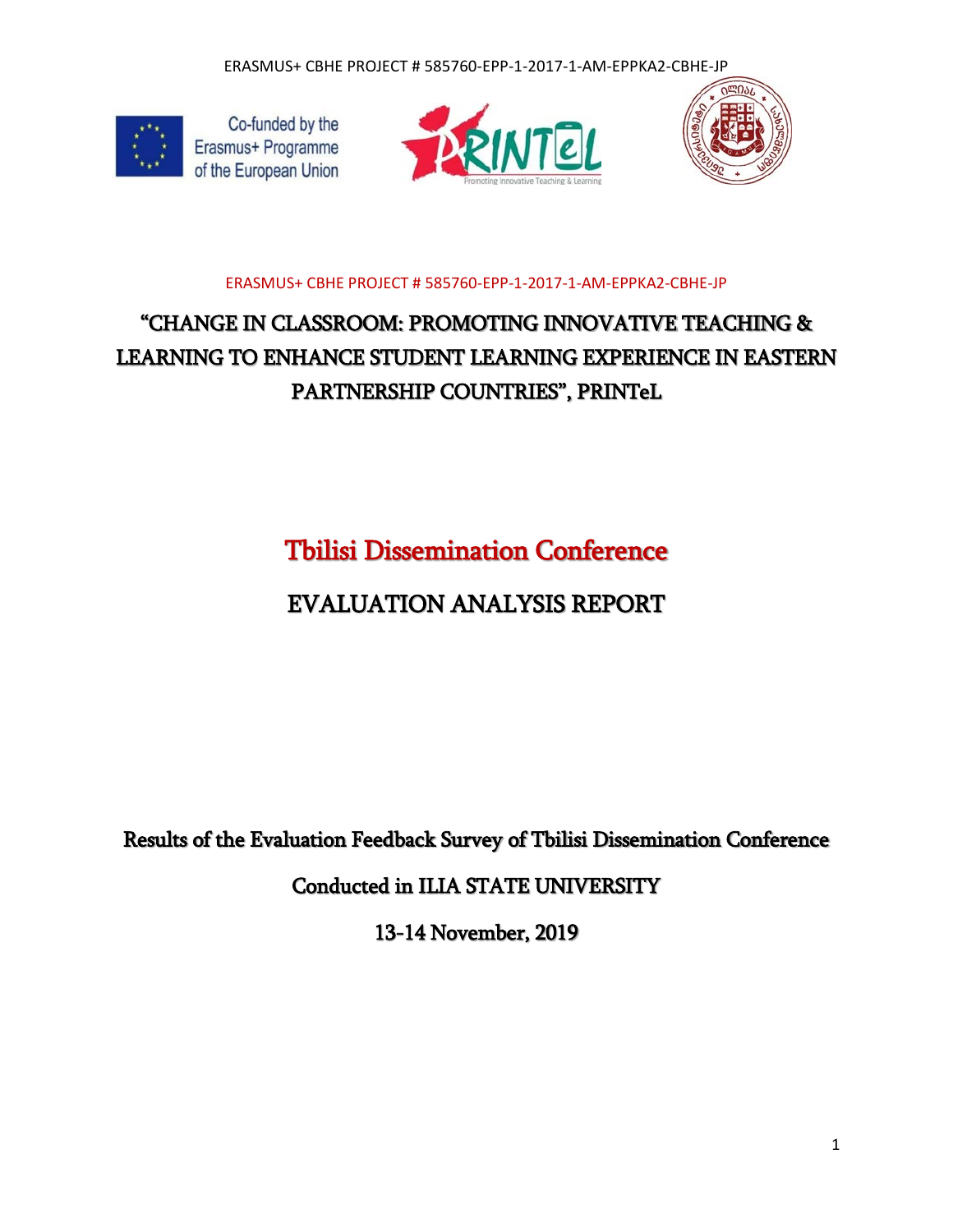### **Contents**

| 2. Usefulness of Pre-meeting information provided |                                                                                        |                                                                                      |  |
|---------------------------------------------------|----------------------------------------------------------------------------------------|--------------------------------------------------------------------------------------|--|
|                                                   |                                                                                        |                                                                                      |  |
|                                                   | 3. Rating of the 1 <sup>st</sup> day events on 13 <sup>th</sup> November, 2019         |                                                                                      |  |
|                                                   | $\Omega$                                                                               |                                                                                      |  |
|                                                   | $\circ$                                                                                |                                                                                      |  |
|                                                   | $\circ$                                                                                | Plenary session 1: Hybrid/Blended Teaching & Learning ------------------------- 6    |  |
|                                                   | $\circ$                                                                                | Plenary session 2: Video as a Learning tool for teachers & students: Video           |  |
|                                                   |                                                                                        | Lecturing & promoting Interaction in the Classroom ------------------------------- 7 |  |
|                                                   | $\circ$                                                                                | Plenary session 3: Active Learning with special focus on Technology                  |  |
|                                                   |                                                                                        |                                                                                      |  |
|                                                   | $\circ$                                                                                | Plenary Session 4: Active Learning in the Flipped Classroom ------------------ 8     |  |
|                                                   | $\circ$                                                                                | Plenary Session 5: Active learning & ICT-enhanced teaching: M-learning &             |  |
|                                                   |                                                                                        |                                                                                      |  |
|                                                   | $\circ$                                                                                |                                                                                      |  |
| 4.                                                | Rating of the 2 <sup>nd</sup> day events on 14 <sup>th</sup> November, 2019            |                                                                                      |  |
|                                                   | $\circ$                                                                                | Training Outcomes from Trained Faculty Members and students                          |  |
|                                                   |                                                                                        |                                                                                      |  |
|                                                   | $\circ$                                                                                |                                                                                      |  |
|                                                   | $\circ$                                                                                |                                                                                      |  |
| 5.                                                |                                                                                        |                                                                                      |  |
| 6.                                                | Overall Evaluation of PRINTeL Tbilisi Dissemination Conference -------------------- 13 |                                                                                      |  |
|                                                   | 7. Evaluation of catering service and cultural events in accordance with participants' |                                                                                      |  |
|                                                   |                                                                                        |                                                                                      |  |
|                                                   |                                                                                        |                                                                                      |  |
|                                                   |                                                                                        |                                                                                      |  |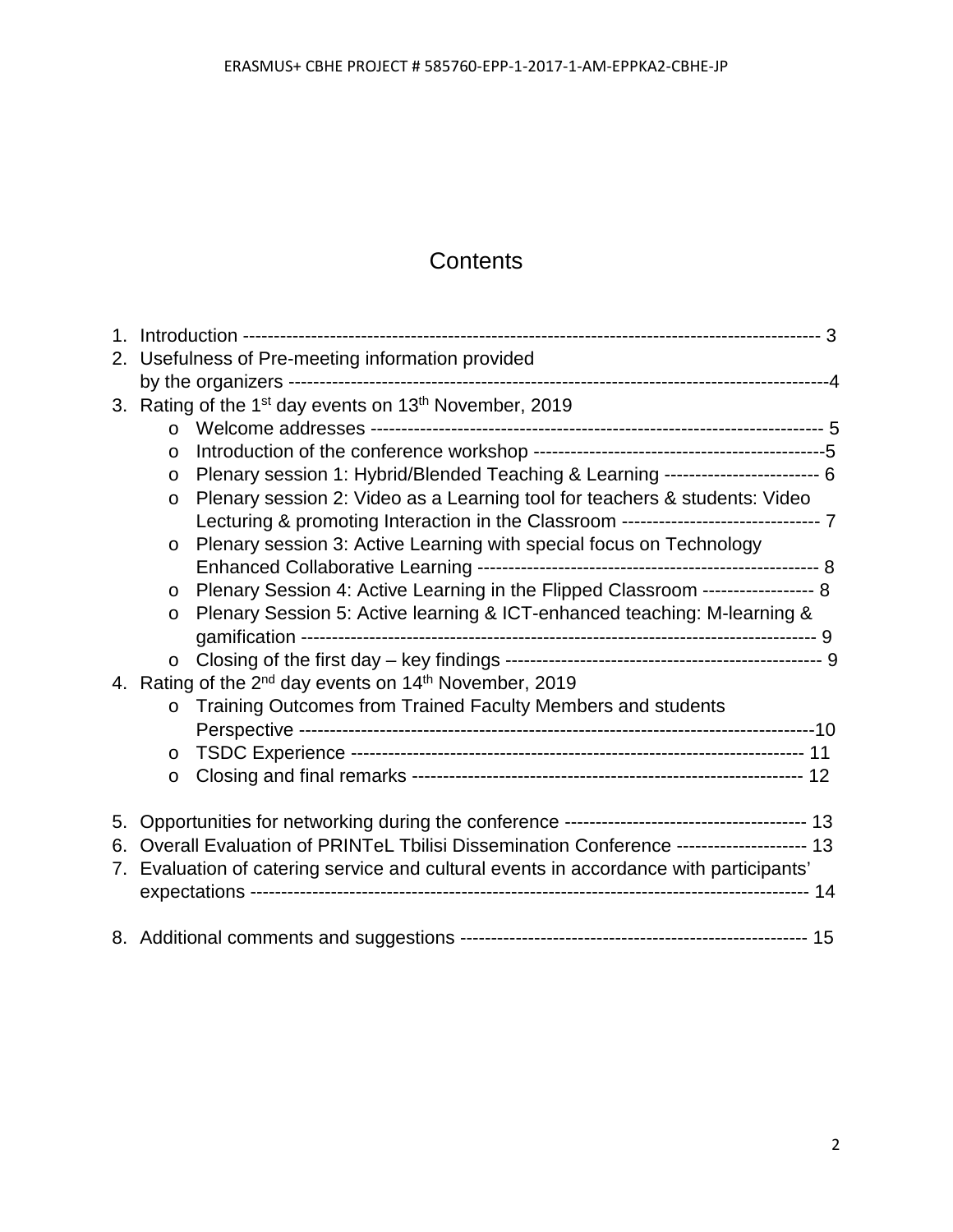International conference workshop of the PRINTeL Project (CHANGE IN CLASSROOM: PROMOTING INNOVATIVE TEACHING & LEARNING TO ENHANCE STUDENT LEARNING EXPERIENCE IN EASTERN PARTNERSHIP COUNTRIES) was held at Ilia State University from 13 to 14 November 2019, participated by the following project partner universities:

- Georgian Technical University
- Iakob Gogebashvili Telavi State University
- Yerevan State University
- National Polytechnic University of Armenia
- Vanadzor State University after H. Tumanyan (Armenia)
- National Center for Strategic Research in Higher Education (Armenia)
- Belarusian State University (Republic of Belarus)
- Brest State Technical University (Republic of Belarus)
- Yanka Kupala State University of Grodno (Republic of Belarus)
- Universitat De Barcelona (Spain)
- Linkopings Universitet (Sweden)
- Katholieke Universiteit Leuven (Belgium)
- FH Joanneum Gesellschaft mbh (Austria)
- •

The aim of the conference was to evaluate the effectiveness of the trainings held within the framework of the project as well as the results gained and challenges identified.

The following analysis of the evaluation survey results is based on the feedback received from 32 participants. The survey was conducted by means of using an online survey form.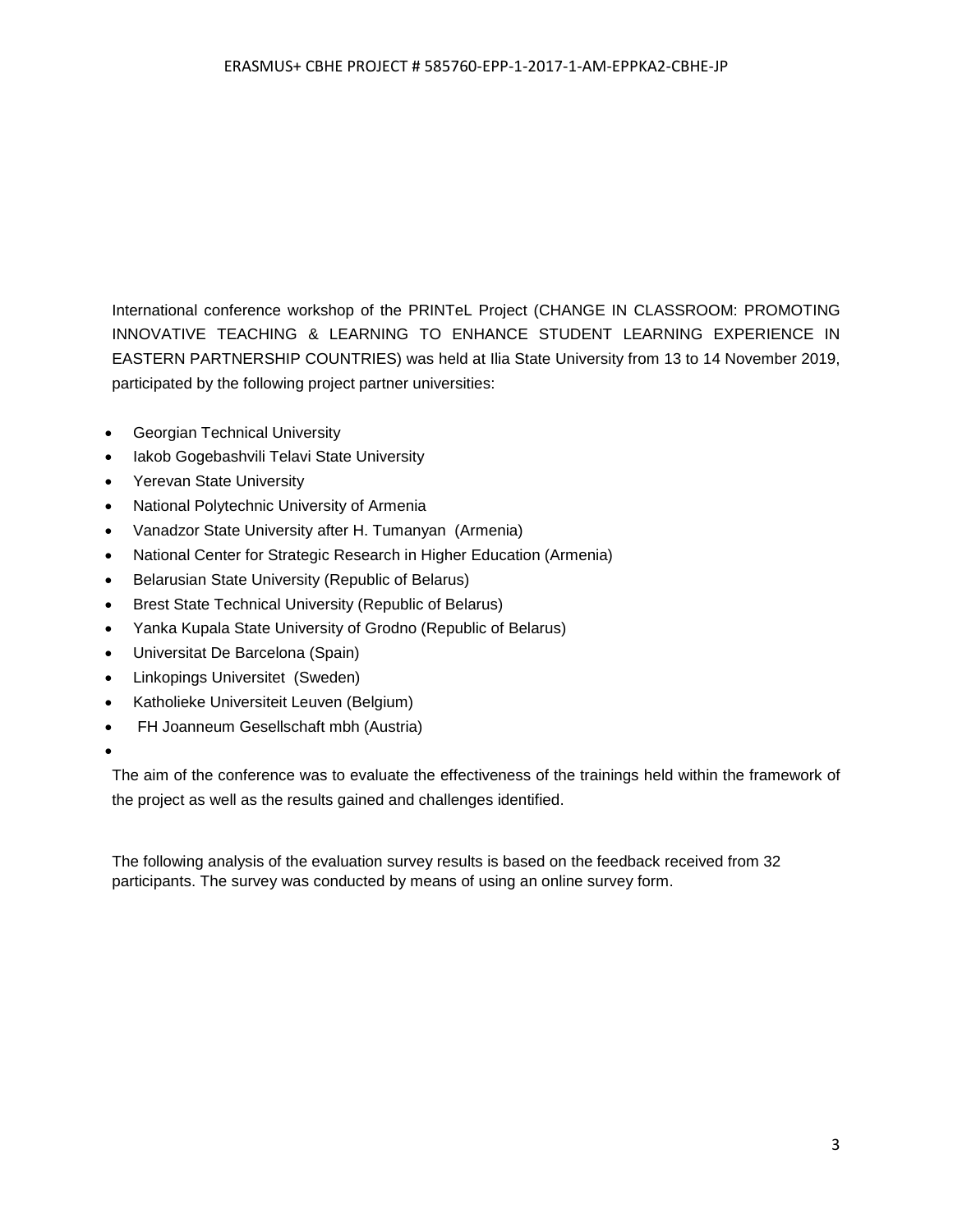The first question of the survey concerning the usefulness of the pre-meeting information provided by the organizers was evaluated by 65.6% of the participants as "very useful", 5% of the participants gave the mark "useful", 3.1% evaluated as "quite useful" and 6.3% expressed "no opinion".

# 1. How useful do you find the pre-meeting information provided by the organisers?

32 responses

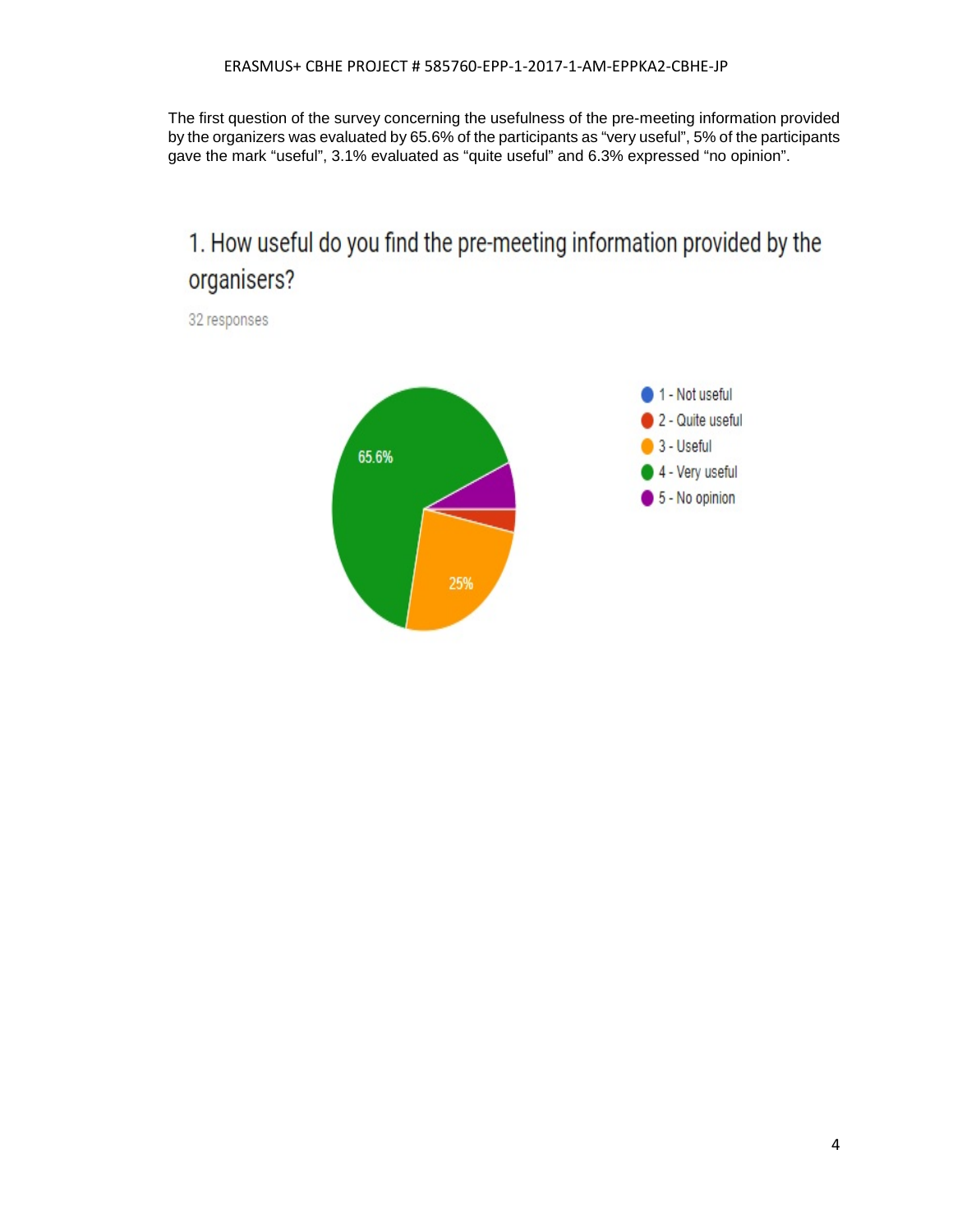On the first day of conference welcome addresses were provided by the Vice-Rector of Ilia State University, Ms. Nino Doborjginidze, Erasmus+ Tbilisi office representative, Ms. Tata Lortkipanidze, and the Head of Development Office, ISU, Mrs. Ketevan Darakhvelidze.

The "welcome addresses" received from 78% of the participants the mark "fulfilled my expectations", the mark "exceeded my expectations" from 10% of the participants, "partly fulfilled my expectations" from 6% of the participants and "no opinion/did not attend" from 6% of the participants.



After, Project Coordinator, Mr. Armen Budaghyan presented the frame of the conference and 81% of participants marked "fulfilled my expectations", about 16% marked "exceeded my expectations and 3% had marked "no opinion"

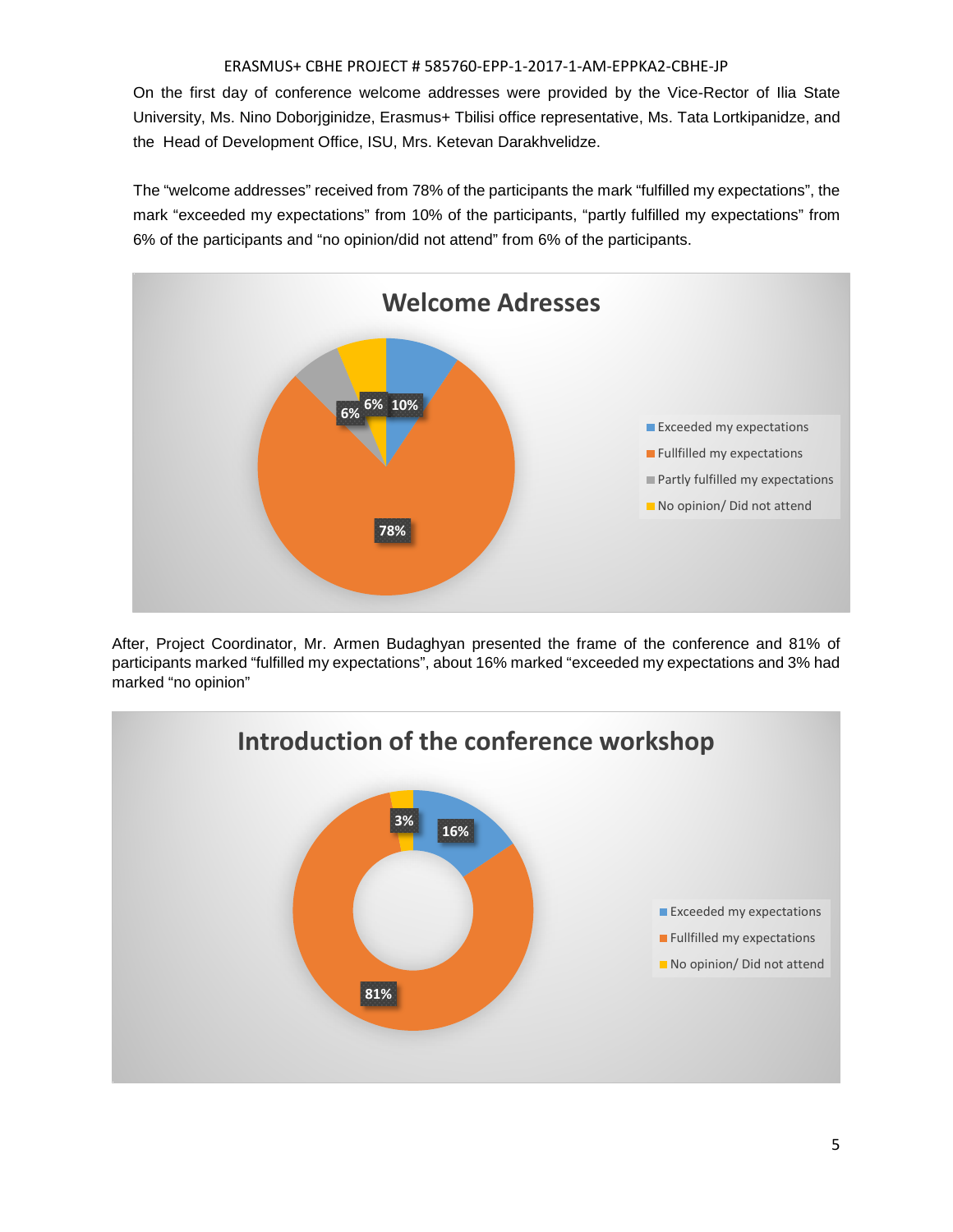#### ERASMUS+ CBHE PROJECT # 585760-EPP-1-2017-1-AM-EPPKA2-CBHE-JP 5 sessions were presented about ToT courses conducted on each partner universities. Each session had a Chair from European partners and 2 moderators from Georgian, Belarusian and Armenian universities.

o The First Plenary Session was about Hybrid/Blended Teaching & Learning, Chair was Ms. Sandra Meier – Lecturer and Project Manager – FHJ, the Moderators were Ms. Anna Alexanian – Associated Professor – YSU and Ms. Tamar Mikeladze – Associated Professor – Tesau.

25% of participants marked "exceeded my expectations", 63% marked "fulfilled my expectations", 9% marked "partly fulfilled my expectations" and 3% of participants marked "no opinion/Did not attend"

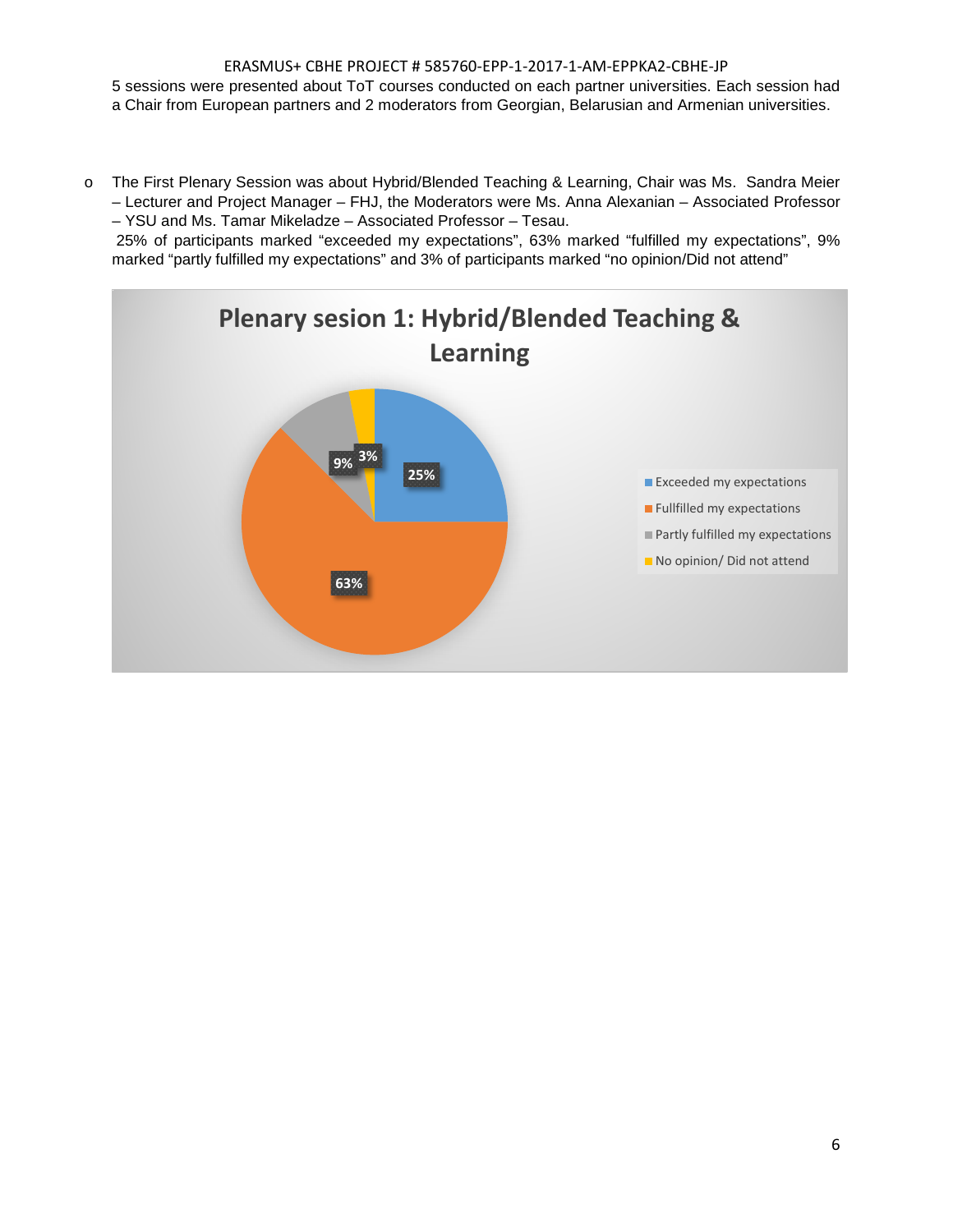o The Second Plenary Session was dedicated to "Video as a Learning tool for teachers & students: Video Lecturing & promoting Interaction in the Classroom". The plenary session was moderated by Ms. Sviatlana Hanchar – Head of Department of Foreign Languages, YKSUG and Ms. Dali Sekhniashvili- Ass. Prof. Faculty of Engineering, Economics, Media, Technology and Social Sciences, GTU. Chair was Mr. Aleksandre Ergeshidze, Associate Professor, ISU.

25% of participants marked "exceeded my expectations", 63% marked "fulfilled my expectations", 9% marked "partly fulfilled my expectations" and 3% of participants marked "no opinion/Did not attend".

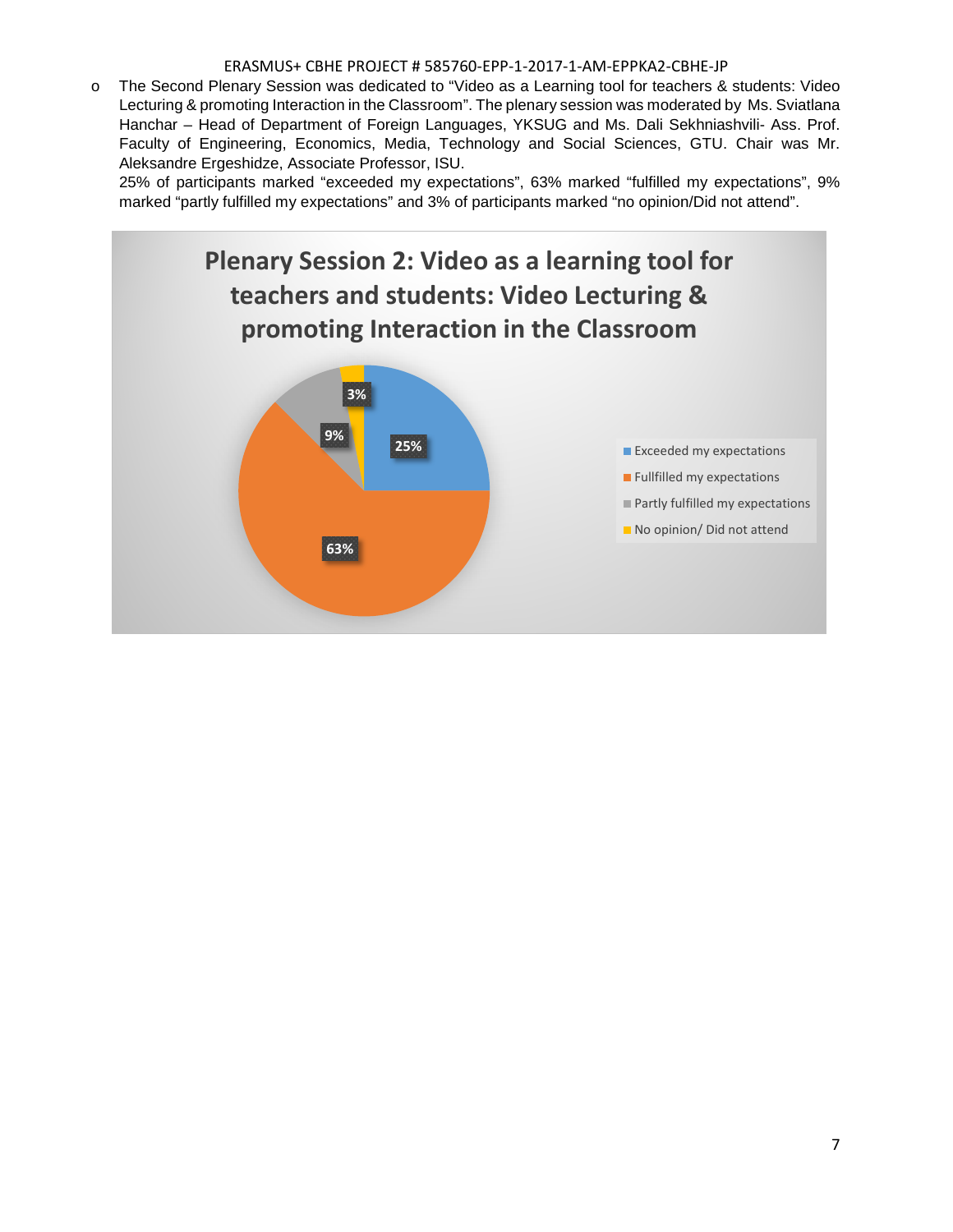o The third Plenary Session was about "Active Learning with special focus on Technology Enhanced Collaborative Learning", Chair was Mr. Chris van Keer – Professor, KU Leuven, the Moderators were Mr. Konstantin Mulyarchik – Associate Professor, BSU and Ms. Tamari Kupreishvili - Lecturer at the Department of Political and International Relations , GTU.

19% of participants marked "exceeded my expectations", 72% marked "fulfilled my expectations", 6% marked "partly fulfilled my expectations" and 3% of participants marked "no opinion/Did not attend".



o Plenary Session N4 was dedicated to "Active learning in the flipped classroom" The Plenary Session was moderated by Mr. Menua Soghomonyan – Associated Professor, YSU and Mr. Levan Tsagareli – Professor – ISU. Chair was Ms. Gunvor Larsson Torstendsdotter – Head of Didacticum, LiU.

The "Active learning in the flipped classroom" received from 69% of the participants the mark "fulfilled my expectations", the mark "exceeded my expectations" from 28% of the participants, and "did not fulfill my expectations" from 3% of the participants.

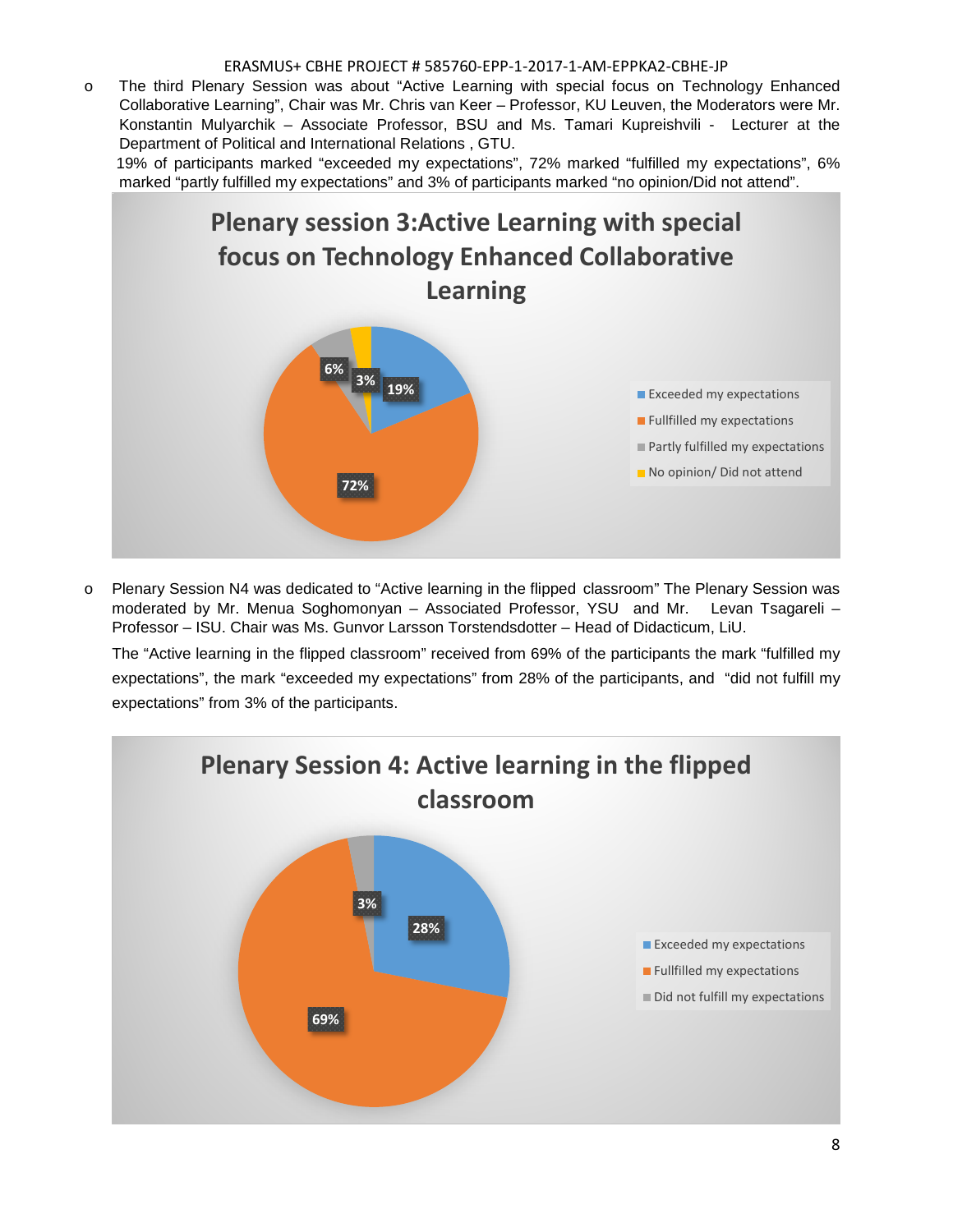o The Fifth Plenary Session was about "Active learning & ICT-enhanced teaching: M-learning & gamification" which was moderated by Ms. Tatsiana Lisouskaya – Head of Department of Humanitarian Science, BrSTU and Ms. Tamar Magalashvili – Associate Professor, ISU. Chair of the session was Mr. Joan-Tomas Pujola - Tenured University Lecturer – UB.

22% of participants marked "exceeded my expectations", 69% marked "fulfilled my expectations", 3% marked "did not fulfill my expectations" and 6% of participants marked "no opinion/Did not attend".



At the end of the first day, Participant from LiU, Gunvor Larsson Torstendsdotter summarized the first days sessions and closed the conference.

22% of participants marked "exceeded my expectations", 63% marked "fulfilled my expectations", 9% marked "partly fulfilled my expectations" and 6% of participants marked "no opinion/Did not attend".

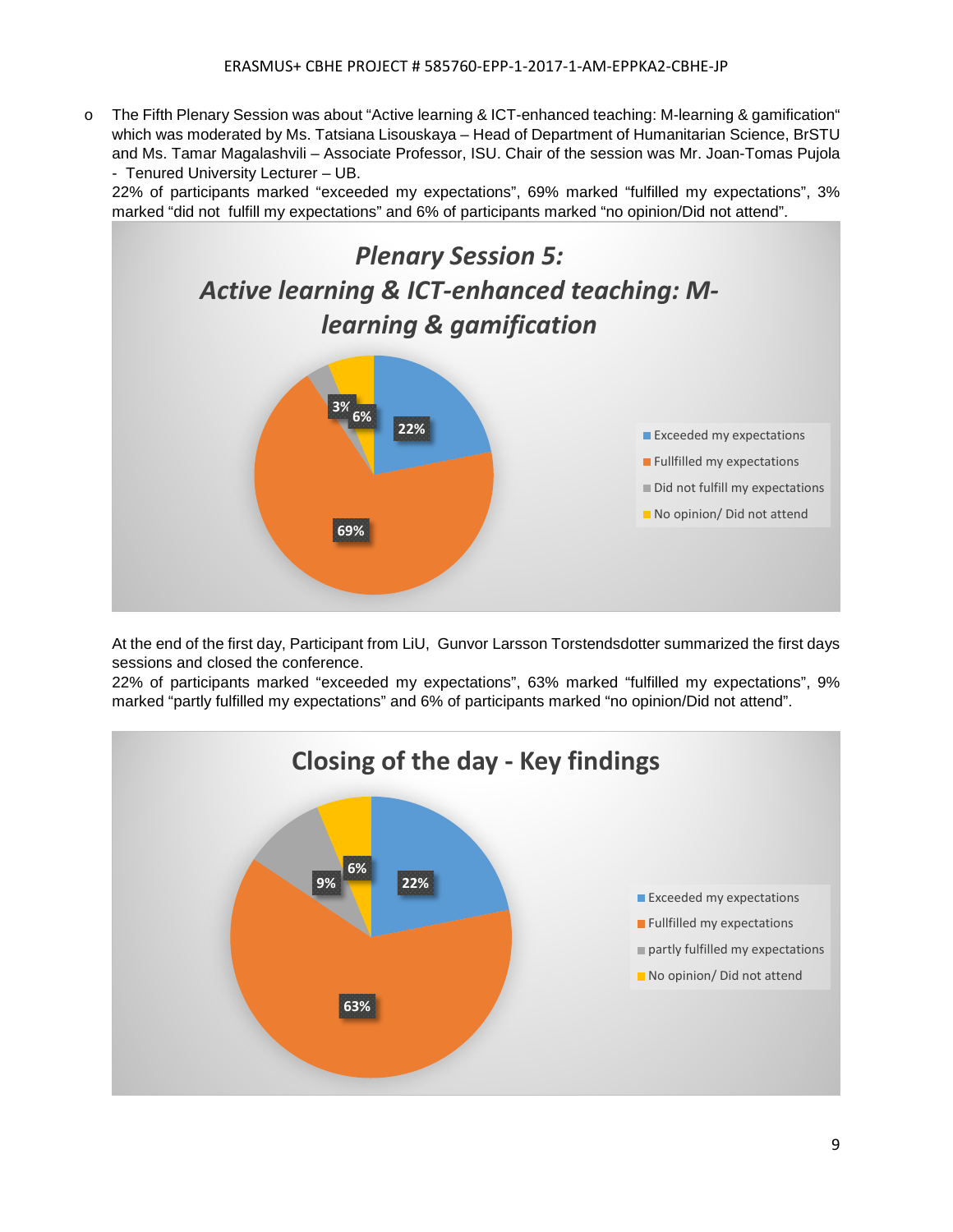The Second day of the Conference was opened with discussion about Training Outcomes from Trained Faculty Members and students Perspective. Participant professors and teaching staff involved in the learning process touched upon the effectiveness, benefits and practical application of the trainings; they also dealt with the future plans and voiced their desires and recommendations about the sustainability of the trainings. The students who took the courses through the method were welcome participants of the sessions. The session was moderated by Mr. Giga Khositashvili – Invited Lecturer,ISU and Ms. Arusyak Abrahamyan - Assistant Professor, NPUA.



For 25% of Participants, this session Exceeded the expectations, for 66% - Fulfilled expectations, for 6% Partly fulfilled the expectations and 3% marked "no opinion/Did not attend".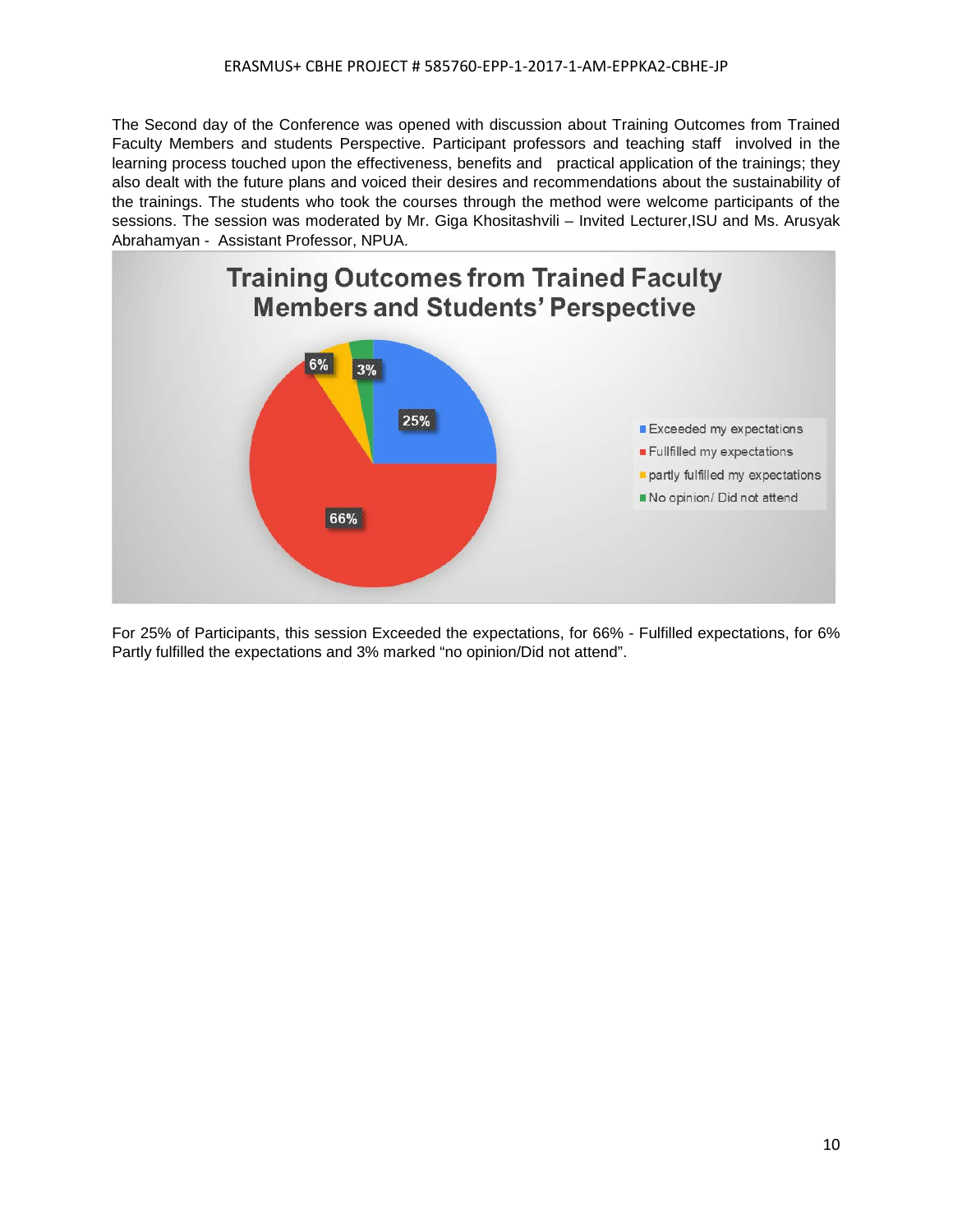The second session was dedicated to the best Practices of Teaching staff development centers in European Partner Universities. European partner universities talked over the training center models practiced by them to share the experience with the conference participants. The session was moderated by Ms. Elene Zhuravliova, Associate Professor, ISU. During the session, participants of EU Partner Universities shared their experience and discussed the opportunities and challenges with auditory.



Overall, the results are positive and participants are satisfied with the shared information. As representative from U.PORTO could not attend the conference, participants had not received the information about TSDC Experience from University of Porto.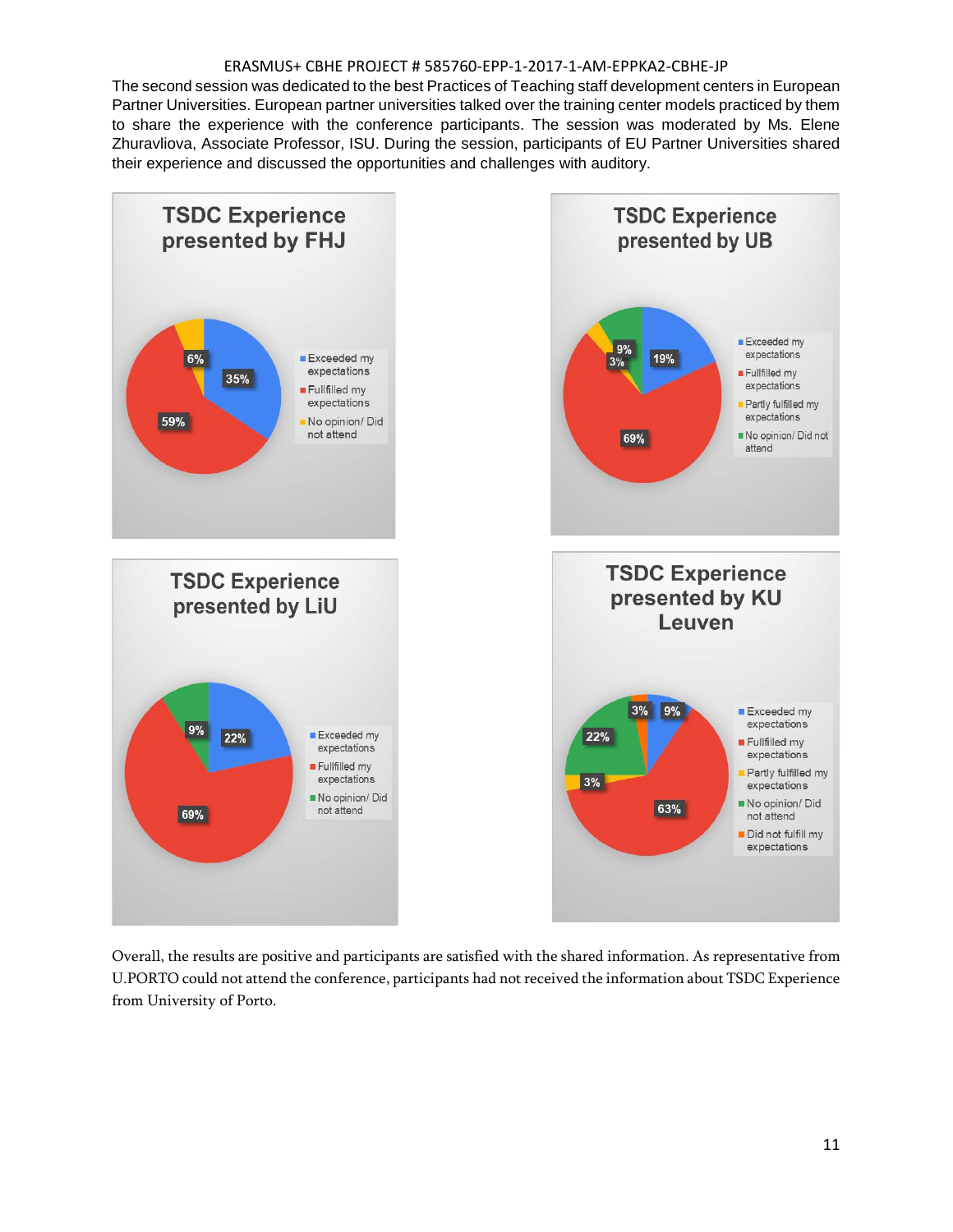At the end of the second session, Project Coordinator, Armen Budaghyan summarized and closed the 2-day dissemination conference with final remarks



The "Closing and final remarks presented by the Project Coordinator" received from 75% of the participants the mark "fulfilled my expectations", the mark "exceeded my expectations" from 13% of the participants, "partly fulfilled my expectations" from 3% of the participants and "no opinion/did not attend" from 9% of the participants.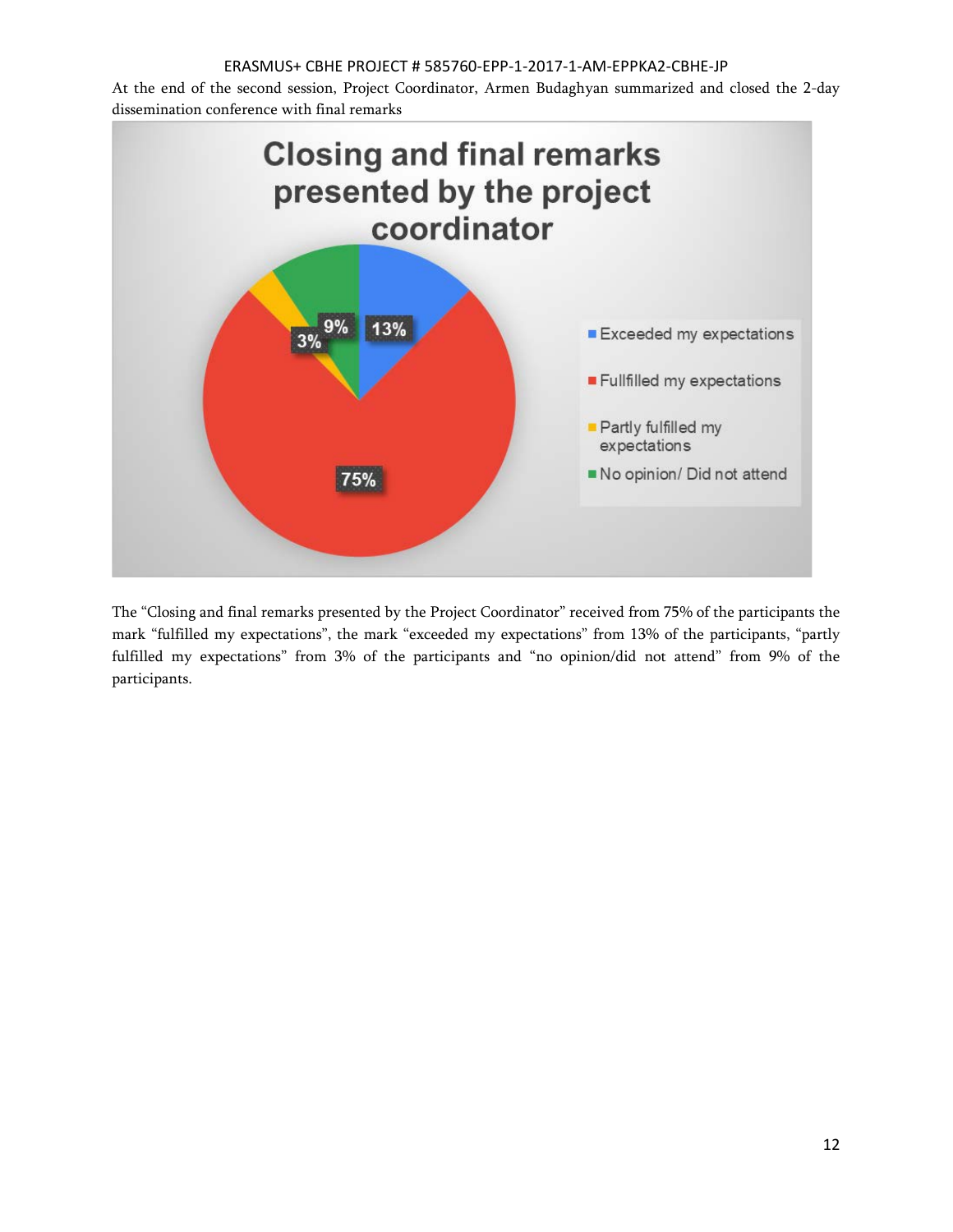The Participants also evaluated Networking opportunities during the Tbilisi Dissemination Conference. Results show that 60% thinks that the opportunity was very useful; 34% marked "useful" and 3%-3% marked "Quite useful" and "No Opinion".

![](_page_12_Figure_2.jpeg)

The question relating to the participants' level of satisfaction with the Tbilisi Dissemination conference held at ISU received the following feedback from the participants: 66% of the participants were very satisfied with the conference and 34% of them were satisfied.

![](_page_12_Figure_4.jpeg)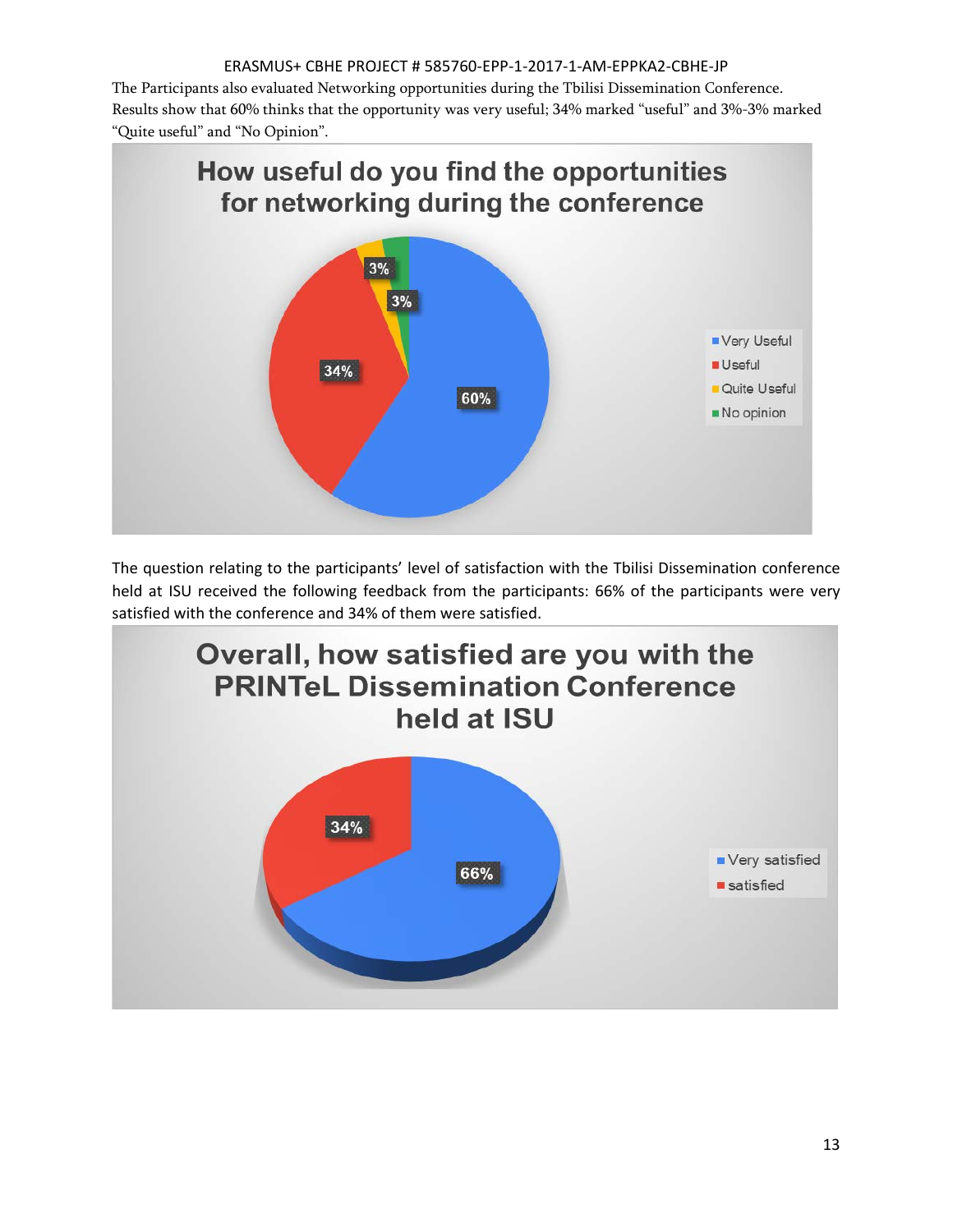During The 2-days conference, ISU offered to participants 3 coffee-breaks and 1 Lunch. Here are the feedbacks from them:

![](_page_13_Figure_2.jpeg)

The Gala Dinner at Restaurant "Qalaqi" on 13<sup>th</sup> of November, received the following feedback from the participants: 47% of them evaluated the item as "exceeded my expectations", 16% as "fulfilled my expectations", 6% as "did not fulfill my expectations" and 31% had no opinion or did not attend.

![](_page_13_Figure_4.jpeg)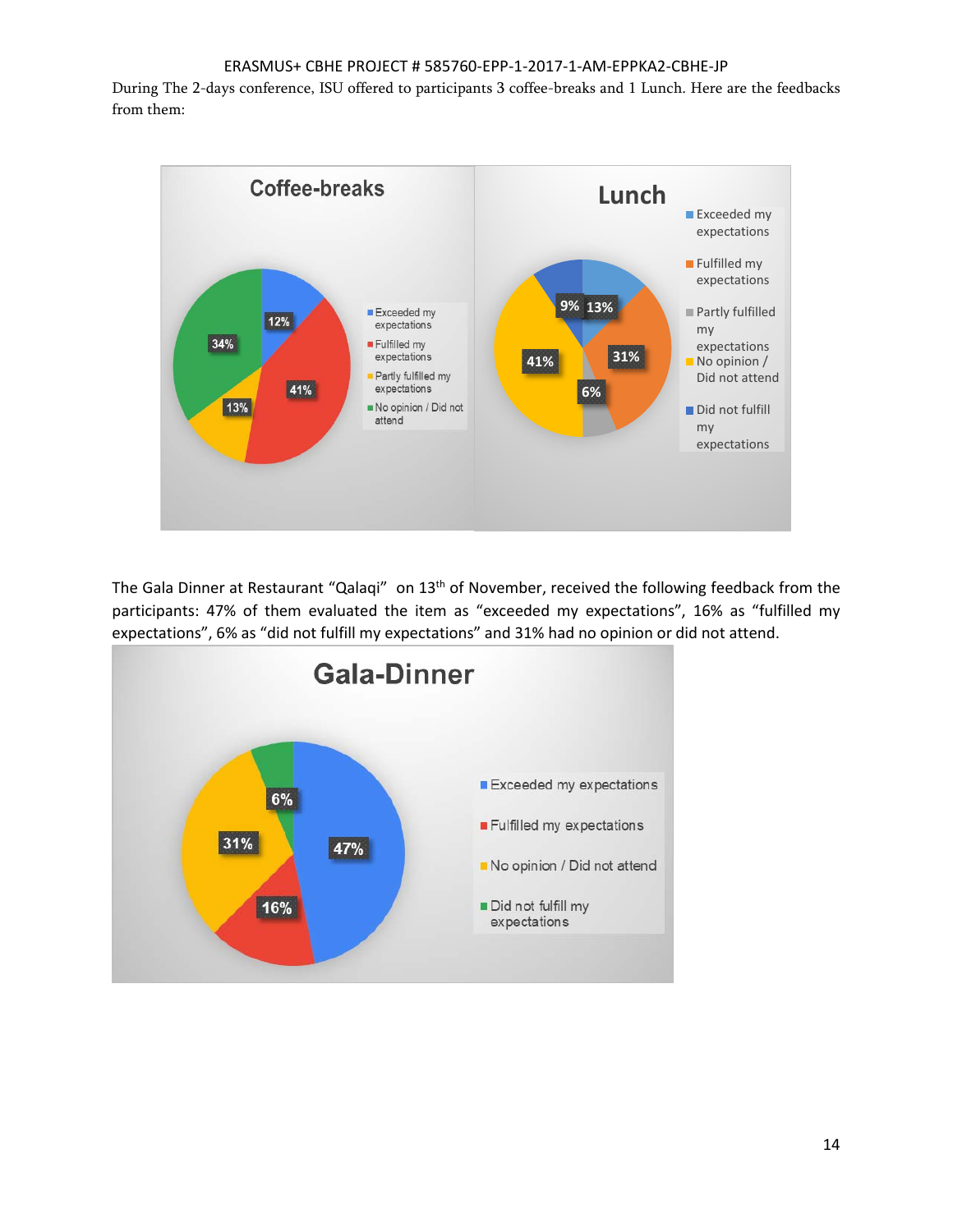The Wine Tour to Chateau Mukhrani was evaluated by 12% of the participants as "fulfilled my expectations", by 19% of them as "exceeded my expectations", by 3% as "partly fulfilled my expectations", by 3% as Did not fulfill my expectations: and 63% of the participants had no opinion or did not attend.

![](_page_14_Figure_2.jpeg)

At the end of the survey, the participants were asked to make comments or suggestions how to improve future meetings. Here are the comments:

It would be nice to know in advance what the lunch would look like and where the joint dinner would took place to make better decision on how to spend this time nicely.

Could be better

no comment

Pre-meeting information was quite useful.

#### no comments

There were too high pricefor meals in the conference-workshop.I would like to see more comfortable enviroment at the univercity and in the conference as general.

It would have been nice if the students (and their presentations about their experiences) would have been integrated in more depth.